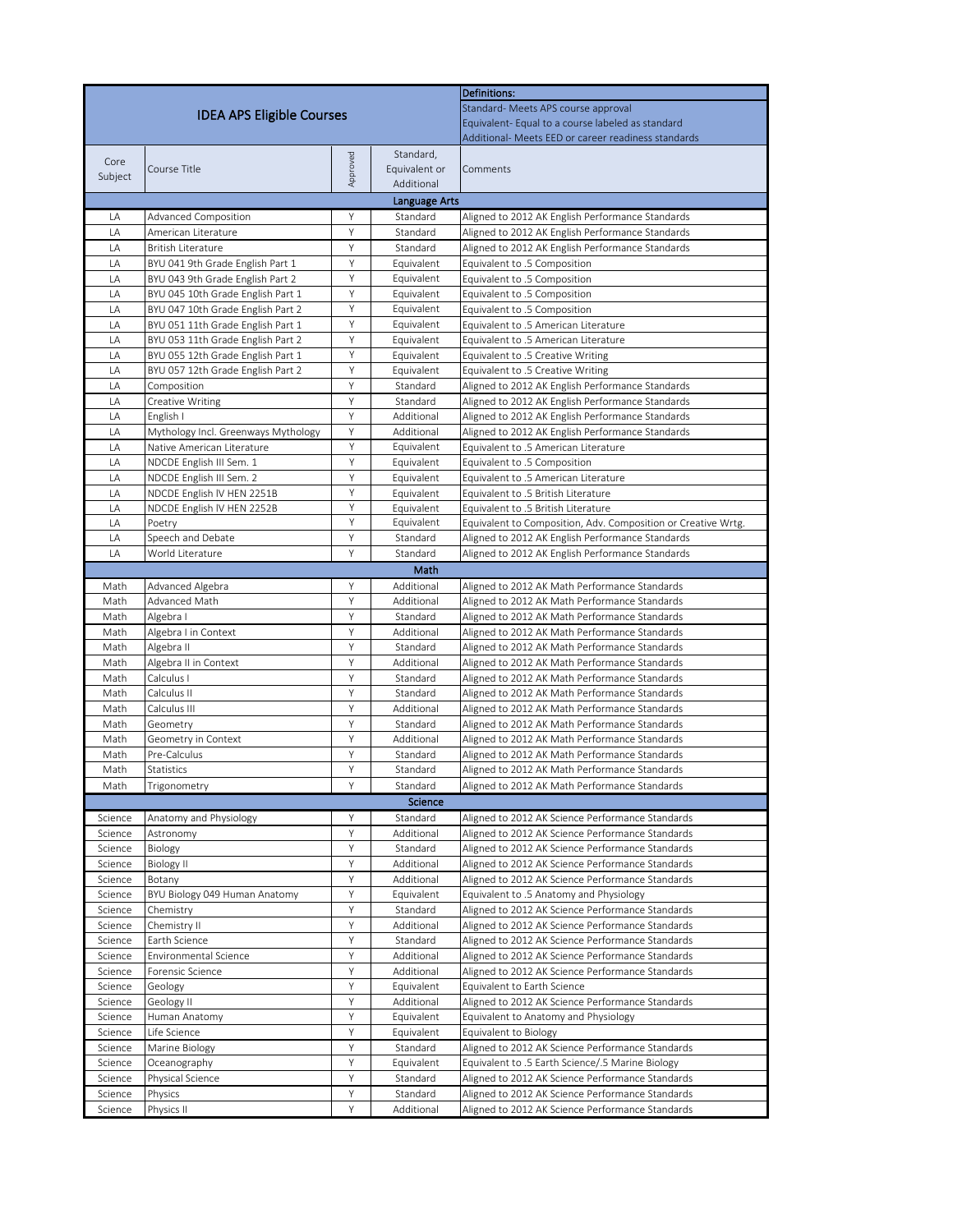| <b>Social Studies</b>  |                                      |        |                          |                                                         |  |  |  |
|------------------------|--------------------------------------|--------|--------------------------|---------------------------------------------------------|--|--|--|
| SS                     | Alaska History                       | Υ      | Standard                 | Aligned to 2012 AK Social Studies Performance Standards |  |  |  |
| SS                     | American Government                  | Υ      | Standard                 | Aligned to 2012 AK Social Studies Performance Standards |  |  |  |
| SS                     | American History                     | Υ      | Standard                 | Aligned to 2012 AK Social Studies Performance Standards |  |  |  |
| SS                     | American History II                  | Υ      | Additional               | Aligned to 2012 AK Social Studies Performance Standards |  |  |  |
| SS                     | Ancient History                      | Υ      | Additional               | Aligned to 2012 AK Social Studies Performance Standards |  |  |  |
| SS                     | Anthropology                         | Υ      | Additional               | Aligned to 2012 AK Social Studies Performance Standards |  |  |  |
| SS                     | BYU History 066 World Civilizations- | Υ      | Equivalent               | Equivalent to .5 World History                          |  |  |  |
| SS                     | Civics                               | Υ      | Standard                 | Aligned to 2012 AK Social Studies Performance Standards |  |  |  |
| SS                     | Eastern Civilization                 | Υ      | Standard                 | Aligned to 2012 AK Social Studies Performance Standards |  |  |  |
| SS                     | Economics                            | Υ      | Standard                 | Aligned to 2012 AK Social Studies Performance Standards |  |  |  |
| SS                     | Geography                            | Υ      | Standard                 | Aligned to 2012 AK Social Studies Performance Standards |  |  |  |
| SS                     | Psychology                           | Y      | Standard                 | Aligned to 2012 AK Social Studies Performance Standards |  |  |  |
| SS                     | Psychology II                        | Υ      | Additional               | Aligned to 2012 AK Social Studies Performance Standards |  |  |  |
| SS                     | Sociology                            | Υ      | Standard                 | Aligned to 2012 AK Social Studies Performance Standards |  |  |  |
| SS                     | Western Civilization                 | Υ      | Standard                 | Aligned to 2012 AK Social Studies Performance Standards |  |  |  |
| SS                     | World History                        | Υ      | Standard                 | Aligned to 2012 AK Social Studies Performance Standards |  |  |  |
| SS                     | World History II                     | Υ      | Additional               | Aligned to 2012 AK Social Studies Performance Standards |  |  |  |
|                        |                                      |        | <b>Cultural Heritage</b> |                                                         |  |  |  |
| CH                     | African and American Studies         | Υ      | Standard                 |                                                         |  |  |  |
| <b>CH</b>              | Anthropology                         | Y      | Standard                 | Dual categories: Social Studies/Cultural Heritage       |  |  |  |
| CH                     | Archaeology                          | Υ      | Standard                 |                                                         |  |  |  |
| CH                     | Cultural Geography                   | Υ      | Standard                 |                                                         |  |  |  |
| CH                     | Native American Literature           | Υ      | Standard                 | Dual categories: Language Arts/Cultural Heritage        |  |  |  |
| <b>CH</b>              | Native American Studies              | Υ      | Standard                 |                                                         |  |  |  |
| <b>CH</b>              | World Cultures                       | Y      | Standard                 |                                                         |  |  |  |
|                        |                                      |        | <b>Fine Arts</b>         |                                                         |  |  |  |
| Fine Arts              | Advanced Art                         | Υ      | Standard                 |                                                         |  |  |  |
| Fine Arts              | Architecture                         | Υ      | Standard                 |                                                         |  |  |  |
| Fine Arts              | Art                                  | Υ      | Standard                 |                                                         |  |  |  |
| Fine Arts              | <b>Art History</b>                   | Υ      | Standard                 |                                                         |  |  |  |
| Fine Arts              | Ballet                               | Y      | Standard                 |                                                         |  |  |  |
| Fine Arts              | Band                                 | Y      | Standard                 |                                                         |  |  |  |
| Fine Arts              | <b>Brass</b>                         | Υ      | Standard                 |                                                         |  |  |  |
| Fine Arts              | Calligraphy                          | Υ      | Standard                 |                                                         |  |  |  |
| Fine Arts              | Choir                                | Υ      | Standard                 |                                                         |  |  |  |
| Fine Arts              | Cinematography                       | Υ      | Standard                 |                                                         |  |  |  |
| Fine Arts              | Dance                                | Υ      | Standard                 |                                                         |  |  |  |
| Fine Arts              | Digital Photography                  | Y<br>Y | Standard                 |                                                         |  |  |  |
| Fine Arts<br>Fine Arts | Drama                                | Y      | Standard<br>Standard     |                                                         |  |  |  |
| Fine Arts              | Drawing<br>Fashion                   | Υ      | Standard                 |                                                         |  |  |  |
| Fine Arts              | <b>Figure Skating</b>                | Υ      | Standard                 |                                                         |  |  |  |
| Fine Arts              | Fine Arts                            | Υ      | Standard                 |                                                         |  |  |  |
| Fine Arts              | Graphic Art                          | Υ      | Standard                 |                                                         |  |  |  |
| Fine Arts              | Greek History                        | Υ      | Standard                 |                                                         |  |  |  |
| Fine Arts              | Interior Design                      | Y      | Standard                 |                                                         |  |  |  |
| Fine Arts              | Music                                | Y      | Standard                 |                                                         |  |  |  |
| Fine Arts              | Music Appreciation                   | Υ      | Standard                 |                                                         |  |  |  |
| Fine Arts              | Music Theory                         | Y      | Standard                 |                                                         |  |  |  |
| Fine Arts              | Mythology                            | Υ      | Standard                 |                                                         |  |  |  |
| Fine Arts              | Orchestra                            | Υ      | Standard                 |                                                         |  |  |  |
| Fine Arts              | Painting                             | Υ      | Standard                 |                                                         |  |  |  |
| Fine Arts              | Percussion                           | Υ      | Standard                 |                                                         |  |  |  |
| Fine Arts              | Photography I                        | Υ      | Standard                 |                                                         |  |  |  |
| Fine Arts              | Photography II                       | Υ      | Standard                 |                                                         |  |  |  |
| Fine Arts              | Piano                                | Y      | Standard                 |                                                         |  |  |  |
| Fine Arts              | Poetry                               | Y      | Standard                 | Dual categories: LA/Fine Arts                           |  |  |  |
| Fine Arts              | Pottery                              | Υ      | Standard                 |                                                         |  |  |  |
| Fine Arts              | Renaissance History                  | Υ      | Standard                 |                                                         |  |  |  |
| Fine Arts              | String                               | Υ      | Standard                 |                                                         |  |  |  |
| Fine Arts              | Studio Art                           | Υ      | Standard                 |                                                         |  |  |  |
| Fine Arts              | Theatre                              | Υ      | Standard                 |                                                         |  |  |  |
| Fine Arts              | Voice                                | Y      | Standard                 |                                                         |  |  |  |
| Fine Arts              | Woodwind                             | Y      | Standard                 |                                                         |  |  |  |